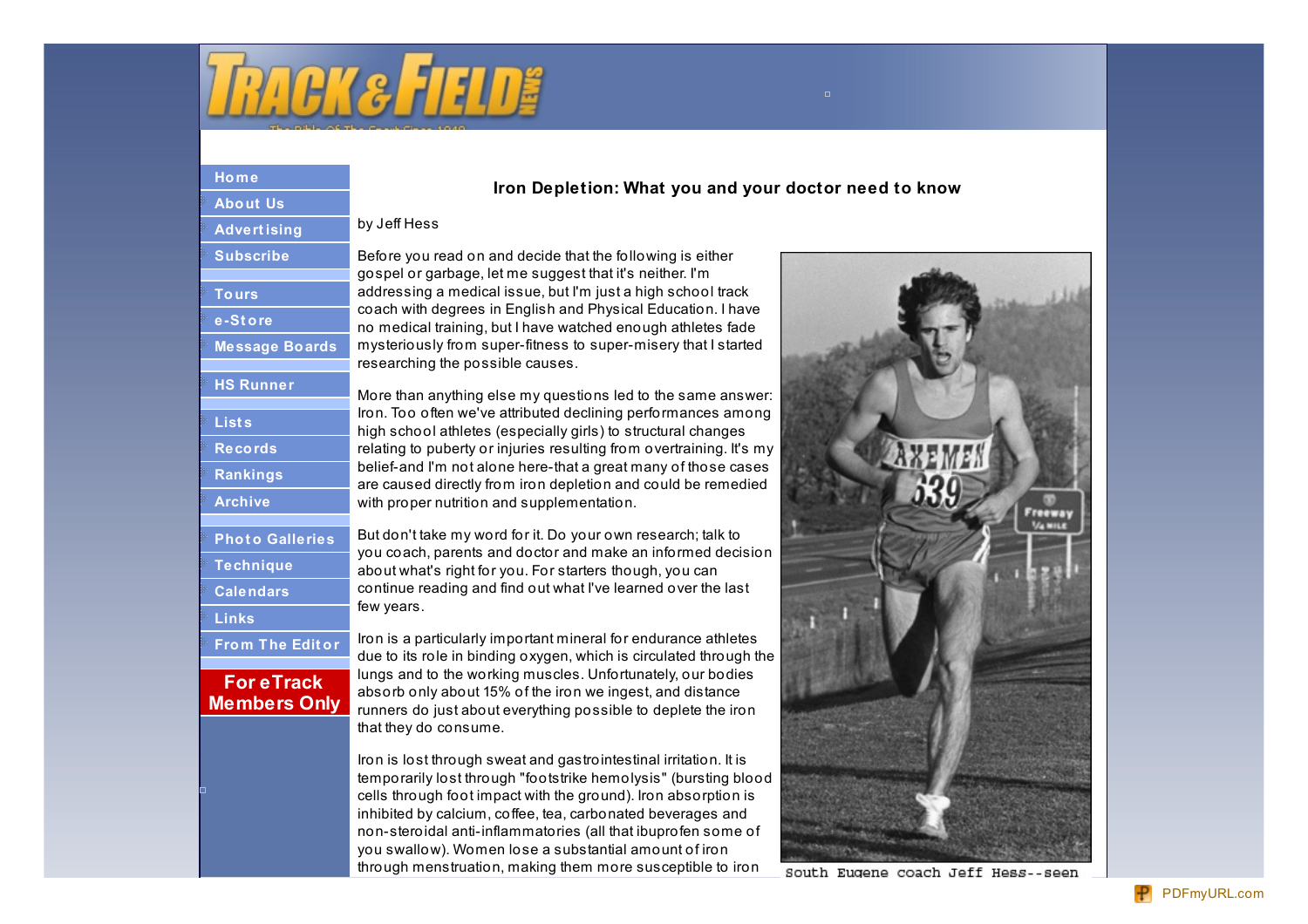depletion, but it is a concern for all distance runners-male and female.

here in 1978--has now held the national high school record in the steeplechase for 26 years.

Anemia, clinical iron deficiency, is not rare among runners, but

even more common than iron deficiency is "iron depletion" due to low ferritin stores. Ferritin is an ironcontaining protein that is primarily responsible for iron storage in the bone marrow. It is common among distance runners to have acceptable hemoglobin and hematocrit counts even when ferritin levels are severely depleted. For less active people, low ferritin levels are much less significant and don't often draw the attention of medical professionals.

However, the results of low ferritin levels for distance runners are significant. While iron depletion rarely results in the general lethargy associated with true iron-deficiency anemia, distance runners with low ferritin will likely experience abnormal exhaustion, increased blood lactate, slow recovery, declining performances, heavy legs, muscular tightness, loss of motivation, and substantially increased risk of injury. Does any of this sound familiar?

And there's more. Overuse injuries (the type of injuries distance runners get) double with ferritin levels under 20 and triple with levels under 12. I think it's safe to suggest that iron depletion is rarely considered to be the root cause of these injuries. Instead we focus on mileage, running surfaces, shoes and the other usual suspects. If you were nodding your head thinking the previous symptoms sound like a checklist of your most recent season, go get your serum ferritin tested.

People within the medical and running communities have been aware of anemia for decades, but the prevalence and severe impact of iron depletion (low ferritin) is still far too much of a secret. The normal range for serum ferritin levels depends on whom you talk to. I have read everything from 50-150 nanograms per milliliter (ng/ml) to 10-300 ng/ml. However, we know that the lower the ferritin level, even within the "normal" range, the more likely a person is iron depleted. Virtually all female distance runners who have been training for a year or more are well below 50 ng/ml unless they take supplemental iron.

At South Eugene High School, we became aware of the consequences of low iron in the spring of 2001 when three of our female distance runners all came back from blood tests with ferritin levels below 10 ng/ml.All three had all run their best times two years before but had been plagued with injuries and frustration since. During those two years, they had multiple blood tests, but the doctors never checked their serum ferritin levels.

Within four weeks of beginning an aggressive supplementation program, all three felt substantially more energy while running; their enthusiasm and joy for running returned, and they began to run much faster. Within two months, their levels were between 35 and 55 ng/ml.All three went on to compete collegiately and ran times far superior to what they ran in high school.

Since that initial experience, we have suggested that all the girls on the team have complete iron tests. Only five out of the dozens who have been tested, have been within the acceptable range for serum ferritin, and those five were either big meat eaters or had been taking supplemental iron for years. Half of the girls tested have been below 12 ng/ml.

Most of those tests were conducted at the beginning of the year, giving the girls enough time to boost their levels by the end of the season. It makes better sense to have everyone tested (boys and girls and absolutely all vegetarians) long before the season begins, so that any deficiencies can be addressed before the more strenuous training begins. Obviously, the best attack against this problem is not allowing it to occur in the first